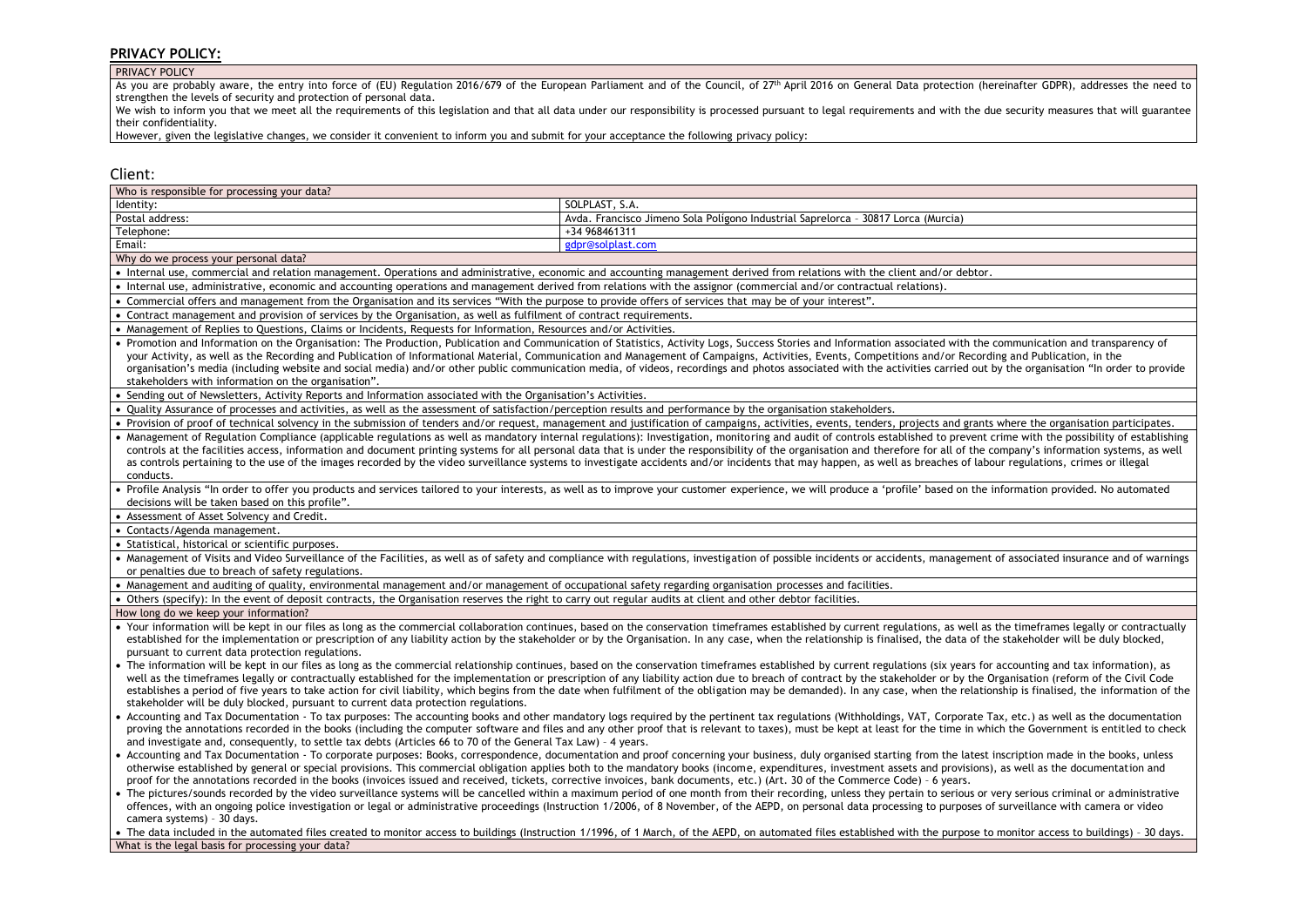|                                                                                                                                                                                                                                              | • The legal basis for processing your data is the performance of the commercial contract/order that regulates the provision of services by the controller, therefore the information requested is necessary for proper                                                                                                                                                                                                                                                                                                                                                                                                                                                           |  |  |  |
|----------------------------------------------------------------------------------------------------------------------------------------------------------------------------------------------------------------------------------------------|----------------------------------------------------------------------------------------------------------------------------------------------------------------------------------------------------------------------------------------------------------------------------------------------------------------------------------------------------------------------------------------------------------------------------------------------------------------------------------------------------------------------------------------------------------------------------------------------------------------------------------------------------------------------------------|--|--|--|
| service rendering.<br>• The administrative, tax and accounting processing of your data complies with tax, financial and corporate regulations governing the data controller, therefore the information requested is necessary for compliance |                                                                                                                                                                                                                                                                                                                                                                                                                                                                                                                                                                                                                                                                                  |  |  |  |
|                                                                                                                                                                                                                                              |                                                                                                                                                                                                                                                                                                                                                                                                                                                                                                                                                                                                                                                                                  |  |  |  |
| with regulations by both parties.                                                                                                                                                                                                            | • Data processing as part of a commercial relation and/or contract, necessary to maintain it or to comply with tax, labour, financial or corporate regulations governing the data controller, data transfer within corporate<br>groups to internal administrative purposes, for direct marketing, fraud prevention, as well as processing of the contact information and cases of legitimate interest where the controller may be the harmed party and it<br>were necessary to process and notify the data of the breaching party to third parties in order to manage regulation compliance and defence of the interests of the controller and purposes of video surveillance as |  |  |  |
|                                                                                                                                                                                                                                              | legitimate interest of the company to protect its assets.                                                                                                                                                                                                                                                                                                                                                                                                                                                                                                                                                                                                                        |  |  |  |
|                                                                                                                                                                                                                                              | • Your unequivocal consent by accepting the consent clauses set forth in the basic document regulating the commercial relation depending on the commercial channel for contact.                                                                                                                                                                                                                                                                                                                                                                                                                                                                                                  |  |  |  |
| Who can your data be communicated to?                                                                                                                                                                                                        |                                                                                                                                                                                                                                                                                                                                                                                                                                                                                                                                                                                                                                                                                  |  |  |  |
|                                                                                                                                                                                                                                              | • Organisations or individuals directly hired by the Data Controller to provide services connected to the processing purposes (specify): Commercial agents and/or agencies, companies related to management of                                                                                                                                                                                                                                                                                                                                                                                                                                                                   |  |  |  |
|                                                                                                                                                                                                                                              | transportation, publicity/marketing agencies, legal consultancies, organisations subcontracted to perform work/services object of the contract with the client, collection management and credit insurance organisations,<br>management and/or regulation compliance auditors.                                                                                                                                                                                                                                                                                                                                                                                                   |  |  |  |
|                                                                                                                                                                                                                                              | • Public Administration organisations or agencies with competences in the matters object of the processing (specify): AEAT (Spanish Tax Agency).                                                                                                                                                                                                                                                                                                                                                                                                                                                                                                                                 |  |  |  |
|                                                                                                                                                                                                                                              | • Financial organisations (specify): Bank standing orders and/or management of collections of instruments and other means of payment.                                                                                                                                                                                                                                                                                                                                                                                                                                                                                                                                            |  |  |  |
|                                                                                                                                                                                                                                              | • Law Enforcement and Safety Agencies (specify): To the extent required, a proven right to access within the investigation of a breach of regulations.                                                                                                                                                                                                                                                                                                                                                                                                                                                                                                                           |  |  |  |
|                                                                                                                                                                                                                                              | • Compliance Report Channel (Complaints on breach of the data protection regulations are sent to the "Chief Privacy Officer").                                                                                                                                                                                                                                                                                                                                                                                                                                                                                                                                                   |  |  |  |
|                                                                                                                                                                                                                                              | • Others (specify): Media and specialised journals to promote the organisation's activities. Likewise, if any communication is received via the website from a potential client located in non-EU countries, the express<br>consent of the interested party is requested through the consultation form on the corporate website, by accepting the privacy policy that indicates possible communication of data to the company of the group whose<br>scope of operation includes the country of origin: countries where there is a Commercial Agent or Agency.                                                                                                                    |  |  |  |
| Under what guarantee is your data communicated?                                                                                                                                                                                              |                                                                                                                                                                                                                                                                                                                                                                                                                                                                                                                                                                                                                                                                                  |  |  |  |
|                                                                                                                                                                                                                                              | "Data is communicated to third parties who prove that they have a Personal Data Protection System pursuant to current legislation."                                                                                                                                                                                                                                                                                                                                                                                                                                                                                                                                              |  |  |  |
| What are your rights?                                                                                                                                                                                                                        |                                                                                                                                                                                                                                                                                                                                                                                                                                                                                                                                                                                                                                                                                  |  |  |  |
|                                                                                                                                                                                                                                              | • "Any person is entitled to obtain confirmation on whether we are processing personal data concerning them, or not."                                                                                                                                                                                                                                                                                                                                                                                                                                                                                                                                                            |  |  |  |
| to the purposes it was collected for."                                                                                                                                                                                                       | • "Interested parties are entitled to access their personal data, as well as to request the correction of inaccurate data or, if applicable, request their removal when, among other reasons, the data is no longer necessary                                                                                                                                                                                                                                                                                                                                                                                                                                                    |  |  |  |
|                                                                                                                                                                                                                                              | • Under certain circumstances, the interested parties may request limitation of the processing of their data, in which case we will only keep it to initiate or defend claims".                                                                                                                                                                                                                                                                                                                                                                                                                                                                                                  |  |  |  |
|                                                                                                                                                                                                                                              | • Under certain circumstances and due to reasons pertaining to their particular situation, interested parties may oppose the processing of their data, in which case the Data Controller will stop processing the data, except                                                                                                                                                                                                                                                                                                                                                                                                                                                   |  |  |  |
|                                                                                                                                                                                                                                              | for legitimate imperative reasons, or to initiate or defend possible claims".                                                                                                                                                                                                                                                                                                                                                                                                                                                                                                                                                                                                    |  |  |  |
| data processor".                                                                                                                                                                                                                             | • By virtue of the right to portability, the interested parties are entitled to obtain the personal data pertaining to them in a structured and common use format that is mechanically read, and to transfer them to another                                                                                                                                                                                                                                                                                                                                                                                                                                                     |  |  |  |
|                                                                                                                                                                                                                                              |                                                                                                                                                                                                                                                                                                                                                                                                                                                                                                                                                                                                                                                                                  |  |  |  |
|                                                                                                                                                                                                                                              | • In the event that the consent has been given for a specific purpose, you are entitled to withdraw the consent at any time, and this will not affect the legality of the processing based on the consent prior to withdrawing                                                                                                                                                                                                                                                                                                                                                                                                                                                   |  |  |  |
| How can you exercise your rights?                                                                                                                                                                                                            |                                                                                                                                                                                                                                                                                                                                                                                                                                                                                                                                                                                                                                                                                  |  |  |  |
| Where to go to exercise                                                                                                                                                                                                                      |                                                                                                                                                                                                                                                                                                                                                                                                                                                                                                                                                                                                                                                                                  |  |  |  |
| your rights:                                                                                                                                                                                                                                 | "If you wish to exercise your rights, please use the channel established to this purpose by the data controller: gdpr@solplast.com so that we may respond to and manage your request."                                                                                                                                                                                                                                                                                                                                                                                                                                                                                           |  |  |  |
|                                                                                                                                                                                                                                              | "In order to exercise your rights, we must verify your identity and the specific request that you are making, therefore we ask for the following information:<br>*Documented information (written/email) on the request.                                                                                                                                                                                                                                                                                                                                                                                                                                                         |  |  |  |
| Information required to                                                                                                                                                                                                                      | *Proof of identity as owner of the data object of the request (Name, surnames of the interested party and photocopy of the ID of the interested party and/or of the person representing them,<br>as well as the document proving said representation.                                                                                                                                                                                                                                                                                                                                                                                                                            |  |  |  |
| exercise your rights:                                                                                                                                                                                                                        | *Address to purposes of notifications, date and signature of the applicant (if it is in writing) or full name and surnames (if it is by email), or validation of the request in the private area of the<br>communication channel, with the personal code authenticating your identity).                                                                                                                                                                                                                                                                                                                                                                                          |  |  |  |
|                                                                                                                                                                                                                                              | When the data processor has reasonable doubts on the identity of the individual making the request, they may ask for any additional information that is necessary to confirm the<br>$\bullet$<br>identity of the interested party.                                                                                                                                                                                                                                                                                                                                                                                                                                               |  |  |  |
|                                                                                                                                                                                                                                              | "Once the required information is received, we will respond to your request pursuant to SOLPLAST's general procedure for exercising rights:                                                                                                                                                                                                                                                                                                                                                                                                                                                                                                                                      |  |  |  |
|                                                                                                                                                                                                                                              | *The data controller will provide the interested party with information pertaining to their actions based on a request pursuant to articles 15 to 22 (Rights of the interested party) and, in any<br>case, within one month from receipt of the request.                                                                                                                                                                                                                                                                                                                                                                                                                         |  |  |  |
|                                                                                                                                                                                                                                              | *This period may be extended another two months, if necessary, taking into account the complexity and the number of requests.                                                                                                                                                                                                                                                                                                                                                                                                                                                                                                                                                    |  |  |  |
|                                                                                                                                                                                                                                              | *The data processor shall inform the interested party of any of these extensions within one month from receipt of the request, stating the reasons for the delay.                                                                                                                                                                                                                                                                                                                                                                                                                                                                                                                |  |  |  |
| General Procedure to                                                                                                                                                                                                                         | "When the interested party submits the request by electronic means, the information will be provided by electronic means when possible, unless the interested party asks that it be provided                                                                                                                                                                                                                                                                                                                                                                                                                                                                                     |  |  |  |
| Exercise your rights:                                                                                                                                                                                                                        | in another way.                                                                                                                                                                                                                                                                                                                                                                                                                                                                                                                                                                                                                                                                  |  |  |  |
|                                                                                                                                                                                                                                              | *If the data processor does not process the interested party's request, they will inform them without delay, and at the latest within one month from receipt of the request, of the reasons for                                                                                                                                                                                                                                                                                                                                                                                                                                                                                  |  |  |  |
|                                                                                                                                                                                                                                              | their inaction and that they may submit a claim before a supervising authority and take legal action.                                                                                                                                                                                                                                                                                                                                                                                                                                                                                                                                                                            |  |  |  |
|                                                                                                                                                                                                                                              | *The information provided shall be free of charge, except for reasonable fees for administrative costs.                                                                                                                                                                                                                                                                                                                                                                                                                                                                                                                                                                          |  |  |  |
| What are the methods for placing a claim?                                                                                                                                                                                                    | *The data controller may refuse to act on the requests; however, they bear the burden of proving the manifestly unfounded or excessive nature of the request.                                                                                                                                                                                                                                                                                                                                                                                                                                                                                                                    |  |  |  |
|                                                                                                                                                                                                                                              | If you believe that your rights were not duly taken care of, you are entitled to submit a claim before the competent data protection authority (www.aepd.es).                                                                                                                                                                                                                                                                                                                                                                                                                                                                                                                    |  |  |  |
| How did we obtain your data?                                                                                                                                                                                                                 |                                                                                                                                                                                                                                                                                                                                                                                                                                                                                                                                                                                                                                                                                  |  |  |  |
| • The interested party or their legal representative.                                                                                                                                                                                        |                                                                                                                                                                                                                                                                                                                                                                                                                                                                                                                                                                                                                                                                                  |  |  |  |
|                                                                                                                                                                                                                                              | • Private organisation (specify): Commercial agents, as well as the Organisation with which the controller has a contractual or service provision relation and to which end they must have the personal data of contact<br>people for administrative and operational management in order to manage their access, inclusion in the intended project/service and/or verification of compliance with regulations under the responsibility of the                                                                                                                                                                                                                                    |  |  |  |
| organisation.<br>What type of data do we process?                                                                                                                                                                                            |                                                                                                                                                                                                                                                                                                                                                                                                                                                                                                                                                                                                                                                                                  |  |  |  |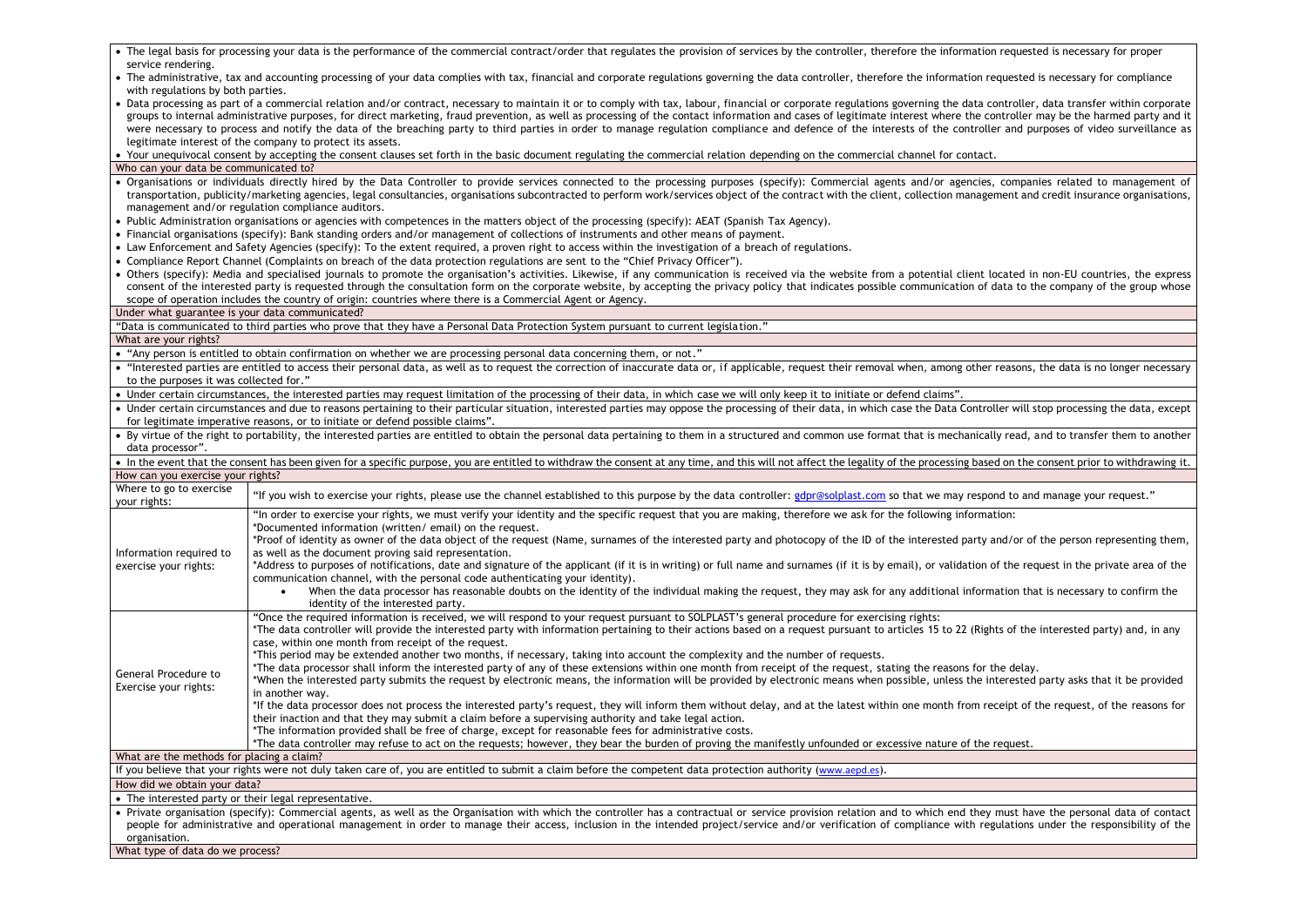Identification data of Potential and Effective Clients, contact persons for administrative and operative management associated to the implementation of the contract/project, as well as other debtors from commercial transactions; data pertaining to the position of contact persons for administrative and operative management associated to the implementation of the contract/project; commercial information; economic, financial and/or payment conditions data; other type of data (specify): Name, surnames and Tax ID of the legal representative, contact information for people in the organisation involved with or related to the project object of the contract/order.

#### How is your personal data safely stored?

SOLPLAST takes all the steps required to keep your personal data private and safe. Only persons authorised by the organisation, authorised third-party employees (who have the legal and contractual obligation to store all the information safely) have access to your personal data. All of the organisation's staff who have access to your personal data is required to undertake to observe the SOLPLAST Privacy Policy and the data protection regulations, and all third-party employees who have access to your personal data must sign the confidentiality agreements under the terms established by current legislation. In addition, third-party companies who have access to your personal data are bound by contract to store your data safely. To ensure that your personal data is protected, the organisation has an IT safety environment and takes the necessary measures to prevent non-authorised access.

#### CHANGES TO THE PRIVACY POLICY

SOLPLAST may modify this Privacy Policy, and if it makes any important changes, we will notify you through our Services, or by other means, to provide you with the chance to review the changes before they come into effect. If you disagree with any of the changes, you may exercise your rights pursuant to the above-mentioned procedure by sending an email to [gdpr@solplast.com.](mailto:gdpr@solplast.com) You state that the continuous use of our Services after publishing or sending a notification regarding our changes to this Privacy Policy means that the collection, use and shared use of your personal data are subject to

the updated Privacy Policy.

### Service provider:

| Who is responsible for processing your data?                                                                                                                                 |                                                                                                                                                                                                                                                                                                                                                                                                                                                                                                                                                                                                                                                                                  |
|------------------------------------------------------------------------------------------------------------------------------------------------------------------------------|----------------------------------------------------------------------------------------------------------------------------------------------------------------------------------------------------------------------------------------------------------------------------------------------------------------------------------------------------------------------------------------------------------------------------------------------------------------------------------------------------------------------------------------------------------------------------------------------------------------------------------------------------------------------------------|
| Identity:                                                                                                                                                                    | SOLPLAST, S.A.                                                                                                                                                                                                                                                                                                                                                                                                                                                                                                                                                                                                                                                                   |
| Postal address:                                                                                                                                                              | Avda. Francisco Jimeno Sola Polígono Industrial Saprelorca - 30817 Lorca (Murcia)                                                                                                                                                                                                                                                                                                                                                                                                                                                                                                                                                                                                |
| Telephone:                                                                                                                                                                   | +34 968461311                                                                                                                                                                                                                                                                                                                                                                                                                                                                                                                                                                                                                                                                    |
| Email:                                                                                                                                                                       | gdpr@solplast.com                                                                                                                                                                                                                                                                                                                                                                                                                                                                                                                                                                                                                                                                |
| Why do we process your personal data?                                                                                                                                        |                                                                                                                                                                                                                                                                                                                                                                                                                                                                                                                                                                                                                                                                                  |
| • Internal use, commercial and relation management. Operations and administrative, economic and accounting management derived from relations with the supplier/collaborator. |                                                                                                                                                                                                                                                                                                                                                                                                                                                                                                                                                                                                                                                                                  |
| • Internal use, administrative, economic and accounting operations and management derived from relations with the assignor (commercial and/or contractual relations).        |                                                                                                                                                                                                                                                                                                                                                                                                                                                                                                                                                                                                                                                                                  |
| • Contract management and provision of services by the organisation, as well as fulfilment of contract requirements.                                                         |                                                                                                                                                                                                                                                                                                                                                                                                                                                                                                                                                                                                                                                                                  |
| • Management of Replies to Questions, Claims or Incidents, Requests for Information, Resources and/or Activities.                                                            |                                                                                                                                                                                                                                                                                                                                                                                                                                                                                                                                                                                                                                                                                  |
| duties "With the purpose to provide stakeholders with information on the organisation".                                                                                      | • Promotion and Information on the Organisation: The Production, Publication and Communication of Statistics, Activity Logs and Information associated with the communication and transparency of the Activity, as well<br>as the Recording and Publication of Informational Material, Communication and Management of Campaigns, Activities, Events, Competitions and/or Recording and Publication, in the organisation's media (including<br>website and social media) and/or other public communication media, of videos, recordings and photos associated with the activities carried out by the organisation that may contain people in the performance of their            |
| • Sending out of Newsletters, Activity Reports and Information associated with the Organisation's Activities.                                                                |                                                                                                                                                                                                                                                                                                                                                                                                                                                                                                                                                                                                                                                                                  |
| . Quality Assurance of processes and activities, as well as the assessment of satisfaction/perception results and performance by the organisation stakeholders.              |                                                                                                                                                                                                                                                                                                                                                                                                                                                                                                                                                                                                                                                                                  |
| • Management of the Selection, Certification and Hiring of Suppliers/Collaborators and verification of compliance with regulations.                                          |                                                                                                                                                                                                                                                                                                                                                                                                                                                                                                                                                                                                                                                                                  |
| • Health and safety management (occupational hazard prevention and safety monitoring) and evaluation of compliance.                                                          |                                                                                                                                                                                                                                                                                                                                                                                                                                                                                                                                                                                                                                                                                  |
| participates.                                                                                                                                                                | • Management of submission of technical solvency in the submission of tenders and/or request, management and justification of campaigns, activities, events, tenders, projects and grants where the organisation                                                                                                                                                                                                                                                                                                                                                                                                                                                                 |
| • Monitoring of working hours and/or presence or attendance and of performance.                                                                                              |                                                                                                                                                                                                                                                                                                                                                                                                                                                                                                                                                                                                                                                                                  |
| conducts.                                                                                                                                                                    | • Management of Regulation Compliance (applicable regulations as well as mandatory internal regulations): Investigation, monitoring and audit of controls established to prevent crime with the possibility of establishing<br>controls at the facilities access, information and document printing systems for all personal data that is under the responsibility of the organisation and therefore for all of the company's information systems, as well<br>as controls pertaining to the use of the images recorded by the video surveillance systems to investigate accidents and/or incidents that may happen, as well as breaches of labour regulations, crimes or illegal |
| • Contacts / Agenda management.                                                                                                                                              |                                                                                                                                                                                                                                                                                                                                                                                                                                                                                                                                                                                                                                                                                  |
| • Statistical, historical or scientific purposes.                                                                                                                            |                                                                                                                                                                                                                                                                                                                                                                                                                                                                                                                                                                                                                                                                                  |
| or penalties due to breach of safety regulations.                                                                                                                            | • Management of Visits and Video Surveillance of the Facilities, as well as of safety and compliance with regulations, investigation of possible incidents or accidents, management of associated insurance and of warnings                                                                                                                                                                                                                                                                                                                                                                                                                                                      |
| • Management and auditing of quality, environmental management and/or management of occupational safety regarding organisation processes and facilities.                     |                                                                                                                                                                                                                                                                                                                                                                                                                                                                                                                                                                                                                                                                                  |
| • Others (specify): The Organisation reserves the right to carry out regular audits at client and creditor facilities.                                                       |                                                                                                                                                                                                                                                                                                                                                                                                                                                                                                                                                                                                                                                                                  |
| How long do we keep your data?                                                                                                                                               |                                                                                                                                                                                                                                                                                                                                                                                                                                                                                                                                                                                                                                                                                  |
| established for the implementation or prescription of any action by the stakeholder or by the Organisation.                                                                  | • Your information will be kept in our files as long as the commercial collaboration continues, and for the conservation timeframes established by current regulations, as well as the timeframes legally or contractually<br>• The data will be kept in our files as long as the commercial relationship continues, based on the conservation timeframes established by current regulations (six years for accounting and tax information), as well as                                                                                                                                                                                                                          |
| stakeholder will be duly blocked, pursuant to current data protection regulations.                                                                                           | the timeframes legally or contractually established for the implementation or prescription of any liability action due to breach of contract by the stakeholder or by the Organisation (reform of the Civil Code<br>establishes a period of five years to take action for civil liability, which begins from the date when fulfilment of the obligation may be demanded). In any case, when the relationship is finalised, the data of the                                                                                                                                                                                                                                       |
| and investigate and, consequently, to settle tax debts (Articles 66 to 70 of the General Tax Law) - 4 years.                                                                 | • Accounting and Tax Documentation - To tax purposes: The accounting books and other mandatory logs required by the pertinent tax regulations (Withholdings, VAT, Corporate Tax, etc.) as well as the documentation<br>proving the annotations recorded in the books (including the computer programs and files and any other proof that is relevant to taxes), must be kept at least for the time in which the Government is entitled to check                                                                                                                                                                                                                                  |
|                                                                                                                                                                              |                                                                                                                                                                                                                                                                                                                                                                                                                                                                                                                                                                                                                                                                                  |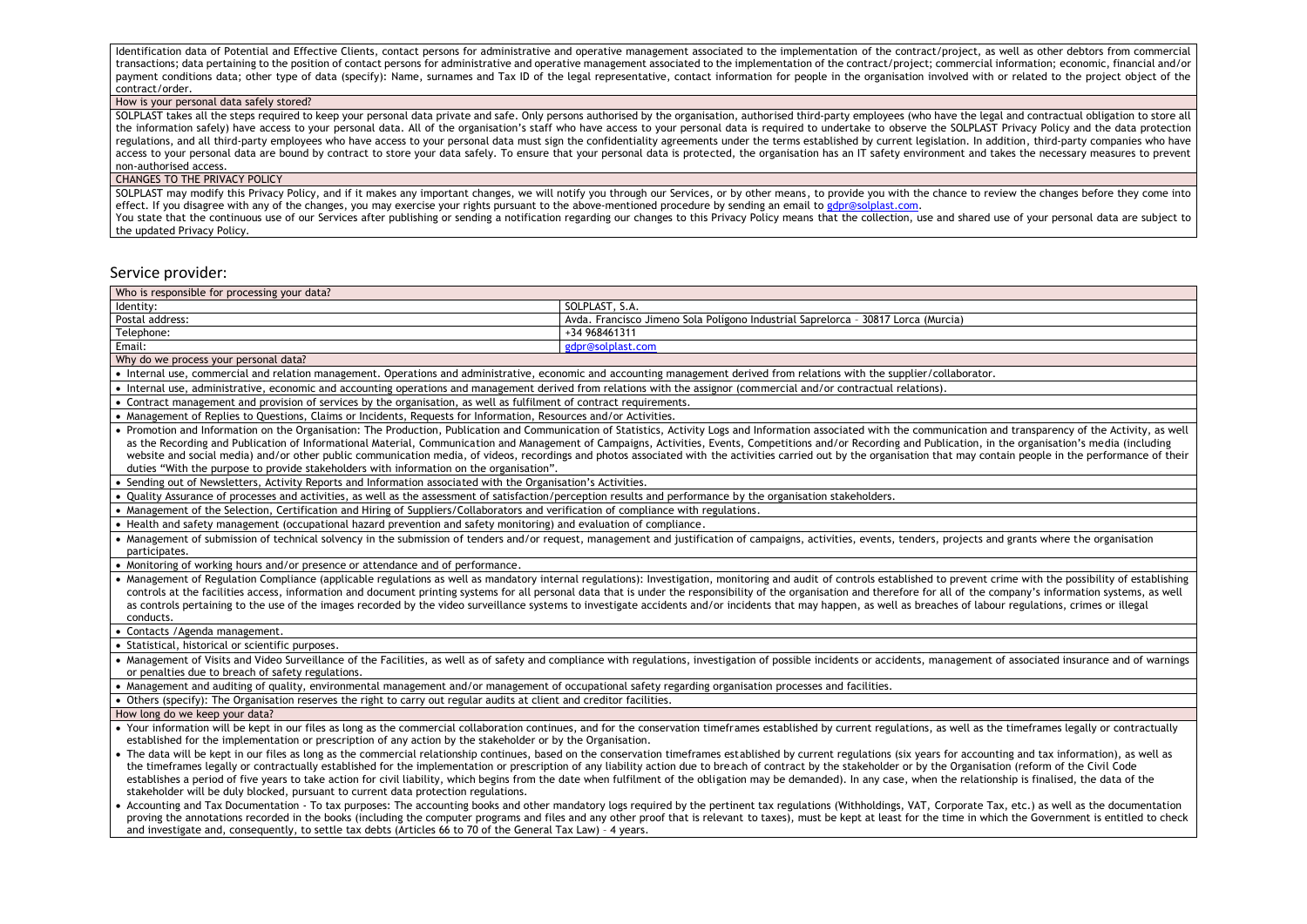|                                                                                                                                                                                                                          | Accounting and Tax Documentation - To corporate purposes: Books, correspondence, documentation and proof concerning your business, duly organised starting from the latest inscription made in the books, unless<br>otherwise established by general or special provisions. This commercial obligation applies both to the mandatory books (income, expenditures, investment assets and provisions), as well as the documentation and         |  |  |  |
|--------------------------------------------------------------------------------------------------------------------------------------------------------------------------------------------------------------------------|-----------------------------------------------------------------------------------------------------------------------------------------------------------------------------------------------------------------------------------------------------------------------------------------------------------------------------------------------------------------------------------------------------------------------------------------------|--|--|--|
| proof for the annotations recorded in the books (invoices issued and received, tickets, corrective invoices, bank documents, etc.) (Art. 30 of the Commerce Code) - 6 years.                                             |                                                                                                                                                                                                                                                                                                                                                                                                                                               |  |  |  |
| • Labour documentation or documentation pertaining to Social Security: Documentation or the computer records or media where the data was transferred proving compliance with obligations regarding membership,           |                                                                                                                                                                                                                                                                                                                                                                                                                                               |  |  |  |
| signing up, signing off or variations that, where applicable, took place regarding these matters, as well as documents proving payment and receipts proving payment of salaries and delegated payment of benefits        |                                                                                                                                                                                                                                                                                                                                                                                                                                               |  |  |  |
| (Article 21 of the Legislative Royal Decree 5/2000, of 4 August, approving the consolidated text of the Law on Offences and Penalties on Social Affairs) - 4 years.                                                      |                                                                                                                                                                                                                                                                                                                                                                                                                                               |  |  |  |
| • The pictures/ sounds recorded by the video surveillance systems will be cancelled within a maximum period of one month from their recording, unless they pertain to serious or very serious criminal or administrative |                                                                                                                                                                                                                                                                                                                                                                                                                                               |  |  |  |
|                                                                                                                                                                                                                          | offences regarding public safety, with an ongoing police investigation or legal or administrative proceedings (Instruction 1/2006, of 8 November, of the AEPD, on personal data processing to purposes of surveillance                                                                                                                                                                                                                        |  |  |  |
| with camera or video camera systems) - 30 days.                                                                                                                                                                          |                                                                                                                                                                                                                                                                                                                                                                                                                                               |  |  |  |
|                                                                                                                                                                                                                          | • The data included in the automated files created to monitor access to buildings (Instruction 1/1996, of 1 March, of the AEPD, on automated files established with the purpose to monitor access to buildings) - 30 days.                                                                                                                                                                                                                    |  |  |  |
| What is the legal basis for processing your data?                                                                                                                                                                        |                                                                                                                                                                                                                                                                                                                                                                                                                                               |  |  |  |
|                                                                                                                                                                                                                          | • The legal basis for processing your data is the performance of the commercial contract /order that regulates the provision of services by the supplier and/or creditor to the controller, therefore the information                                                                                                                                                                                                                         |  |  |  |
| requested is necessary for proper service rendering.                                                                                                                                                                     | • The administrative, tax and accounting processing of your data complies with tax, financial and corporate regulations governing the data controller, therefore the information requested is necessary for compliance                                                                                                                                                                                                                        |  |  |  |
| with regulations by both parties.                                                                                                                                                                                        |                                                                                                                                                                                                                                                                                                                                                                                                                                               |  |  |  |
|                                                                                                                                                                                                                          |                                                                                                                                                                                                                                                                                                                                                                                                                                               |  |  |  |
|                                                                                                                                                                                                                          | • Your data is processed as part of a commercial contract (Compliance with a proposal and/or contract by the supplier/collaborator) that is necessary to maintain it or to comply with it, to comply with tax, labour,                                                                                                                                                                                                                        |  |  |  |
|                                                                                                                                                                                                                          | financial or corporate regulations governing the organisation, as well as to meet the legitimate interest of data transfer within corporate groups to internal administrative purposes, for direct marketing, fraud<br>prevention, as well as processing of the contact information and cases of legitimate interest where the controller may be the harmed party and it were necessary to process and notify the data of the breaching party |  |  |  |
|                                                                                                                                                                                                                          | to third parties in order to manage regulation compliance and defence of the interests of the controller and purposes of video surveillance as legitimate interest of the company to protect its assets.                                                                                                                                                                                                                                      |  |  |  |
|                                                                                                                                                                                                                          | • Your unequivocal consent by accepting the consent clauses set forth in the basic document regulating the commercial relation depending on the commercial channel for contact.                                                                                                                                                                                                                                                               |  |  |  |
|                                                                                                                                                                                                                          |                                                                                                                                                                                                                                                                                                                                                                                                                                               |  |  |  |
| Who can your data be communicated to?                                                                                                                                                                                    |                                                                                                                                                                                                                                                                                                                                                                                                                                               |  |  |  |
|                                                                                                                                                                                                                          | • Organisations or individuals directly hired by the Data Controller to provide services connected to the processing purposes (specify): Legal Consultancy, Management and/or Regulation Compliance Auditors, Prevention                                                                                                                                                                                                                      |  |  |  |
|                                                                                                                                                                                                                          | Services, third parties that are provided with subcontractor employee data for them to access the facilities.                                                                                                                                                                                                                                                                                                                                 |  |  |  |
|                                                                                                                                                                                                                          | • Public Administration organisations or agencies with competences in the matters object of the processing (specify): AEAT (Spanish Tax Agency).                                                                                                                                                                                                                                                                                              |  |  |  |
|                                                                                                                                                                                                                          | • Financial organisations (specify): Transfer and/ or management of payment instruments.                                                                                                                                                                                                                                                                                                                                                      |  |  |  |
|                                                                                                                                                                                                                          | . Labour Unions, Staff Meetings/Workers' Committee (specify): Employee representatives: Contractors or subcontractors as established (including self-employed persons) (article 35.2 CC and article 42 ET): Tax ID,                                                                                                                                                                                                                           |  |  |  |
|                                                                                                                                                                                                                          | corporate name, corporate address, object of the contract, Social Security employer inscription number, place where the contract is implemented, coordination of activities from the standpoint of workplace hazards,                                                                                                                                                                                                                         |  |  |  |
|                                                                                                                                                                                                                          | estimated duration of the contract (initial and completion date). Number of workers who will be employed by the contractor or subcontractor at the main company's workplace.                                                                                                                                                                                                                                                                  |  |  |  |
|                                                                                                                                                                                                                          | • Compliance Report Channel (Complaints on breach of the data protection regulations are sent to the "Chief Privacy Officer").                                                                                                                                                                                                                                                                                                                |  |  |  |
|                                                                                                                                                                                                                          | • Hazard Prevention Agents are authorised to access the information and documentation pertaining to the work conditions that are necessary to perform their duties and, particularly, that set forth in articles 18, 23                                                                                                                                                                                                                       |  |  |  |
|                                                                                                                                                                                                                          | and 36 of the LPRL. The content of section 2 of article 65 of the Workers' Bylaws regarding due professional secrecy on information they have access to thanks to their work with the company shall apply to the Prevention                                                                                                                                                                                                                   |  |  |  |
| Agents. (Article 37.3 LPRL.)                                                                                                                                                                                             |                                                                                                                                                                                                                                                                                                                                                                                                                                               |  |  |  |
|                                                                                                                                                                                                                          | • Occupational Hazard Prevention Services: the processing by the occupational hazard prevention services of the medical history, due to the medical check-ups performed on the employees, shall be limited to the content                                                                                                                                                                                                                     |  |  |  |
|                                                                                                                                                                                                                          | of article 22.4 of the LPRL. Thus, access to the medical information obtained under the content of the LPRL by the employer or any third party is forbidden, including persons or agencies with responsibilities on                                                                                                                                                                                                                           |  |  |  |
|                                                                                                                                                                                                                          | prevention, other than the "medical staff and health authorities who monitor the employees' health", with the sole exception of the conclusions derived from said monitoring regarding the capacity of the workers to                                                                                                                                                                                                                         |  |  |  |
| perform their job.                                                                                                                                                                                                       |                                                                                                                                                                                                                                                                                                                                                                                                                                               |  |  |  |
|                                                                                                                                                                                                                          | · Others (specify): Collaborators or Promoters of Events, Projects and Grants where the organisation participates for their technical or economic justification, Media for the Promotion of the Organisation's Activities.                                                                                                                                                                                                                    |  |  |  |
| Under what guarantee is your data communicated?                                                                                                                                                                          |                                                                                                                                                                                                                                                                                                                                                                                                                                               |  |  |  |
|                                                                                                                                                                                                                          | "Data is communicated to third parties who prove that they have a Personal Data Protection System pursuant to current legislation.                                                                                                                                                                                                                                                                                                            |  |  |  |
| What are your rights?                                                                                                                                                                                                    |                                                                                                                                                                                                                                                                                                                                                                                                                                               |  |  |  |
|                                                                                                                                                                                                                          | • "Any person is entitled to obtain confirmation on whether we are processing personal data concerning them, or not."                                                                                                                                                                                                                                                                                                                         |  |  |  |
|                                                                                                                                                                                                                          | • "Interested parties are entitled to access their personal data, as well as to request the correction of inaccurate data or, if applicable, request their removal when, among other reasons, the data is no longer necessary                                                                                                                                                                                                                 |  |  |  |
| to the purposes it was collected for."                                                                                                                                                                                   |                                                                                                                                                                                                                                                                                                                                                                                                                                               |  |  |  |
|                                                                                                                                                                                                                          | • Under certain circumstances, the interested parties may request limitation of the processing of their data, in which case we will only keep it to initiate or defend claims".                                                                                                                                                                                                                                                               |  |  |  |
|                                                                                                                                                                                                                          |                                                                                                                                                                                                                                                                                                                                                                                                                                               |  |  |  |
|                                                                                                                                                                                                                          | • Under certain circumstances and due to reasons pertaining to their particular situation, interested parties may oppose the processing of their data, in which case the Data Controller will stop processing the data, except<br>for legitimate imperative reasons, or to initiate or defend possible claims."                                                                                                                               |  |  |  |
|                                                                                                                                                                                                                          |                                                                                                                                                                                                                                                                                                                                                                                                                                               |  |  |  |
|                                                                                                                                                                                                                          | • By virtue of the right to portability, the interested parties are entitled to obtain the personal data pertaining to them in a structured and common use format that is mechanically read, and to transfer them to another                                                                                                                                                                                                                  |  |  |  |
| data controller".                                                                                                                                                                                                        |                                                                                                                                                                                                                                                                                                                                                                                                                                               |  |  |  |
|                                                                                                                                                                                                                          | • In the event that the consent has been given for a specific purpose, you are entitled to withdraw the consent at any time, and this will not affect the legality of the processing based on the consent prior to withdrawing                                                                                                                                                                                                                |  |  |  |
| How can you exercise your rights?                                                                                                                                                                                        |                                                                                                                                                                                                                                                                                                                                                                                                                                               |  |  |  |
| Where to go to exercise                                                                                                                                                                                                  | "If you wish to exercise your rights, please use the channel established to this purpose by the data controller: gdpr@solplast.com so that we may respond to and manage your request."                                                                                                                                                                                                                                                        |  |  |  |
| vour rights:                                                                                                                                                                                                             |                                                                                                                                                                                                                                                                                                                                                                                                                                               |  |  |  |
|                                                                                                                                                                                                                          | "In order to exercise your rights, we must verify your identity and the specific request that you are making, therefore we ask for the following information:                                                                                                                                                                                                                                                                                 |  |  |  |
|                                                                                                                                                                                                                          | *Documented information (written/email) on the request.                                                                                                                                                                                                                                                                                                                                                                                       |  |  |  |
|                                                                                                                                                                                                                          | *Proof of identity as owner of the data object of the request (Name, surnames of the interested party and photocopy of the ID of the interested party and/or of the person representing them,                                                                                                                                                                                                                                                 |  |  |  |
| Information required to                                                                                                                                                                                                  | as well as the document proving said representation.                                                                                                                                                                                                                                                                                                                                                                                          |  |  |  |
| exercise your rights:                                                                                                                                                                                                    | *Address to purposes of notifications, date and signature of the applicant (if it is in writing) or full name and surnames (if it is by email), or validation of the request in the private area of the                                                                                                                                                                                                                                       |  |  |  |
|                                                                                                                                                                                                                          | communication channel, with the personal code authenticating your identity).                                                                                                                                                                                                                                                                                                                                                                  |  |  |  |
| *When the data controller has reasonable doubts on the identity of the individual making the request, they may ask for any additional information that is necessary to confirm the identity of                           |                                                                                                                                                                                                                                                                                                                                                                                                                                               |  |  |  |
|                                                                                                                                                                                                                          | the interested party.                                                                                                                                                                                                                                                                                                                                                                                                                         |  |  |  |
| General Procedure to<br>Exercise your rights:                                                                                                                                                                            | "Once the required information is received, we will respond to your request pursuant to the general procedure of SOLPLAST for exercising rights:                                                                                                                                                                                                                                                                                              |  |  |  |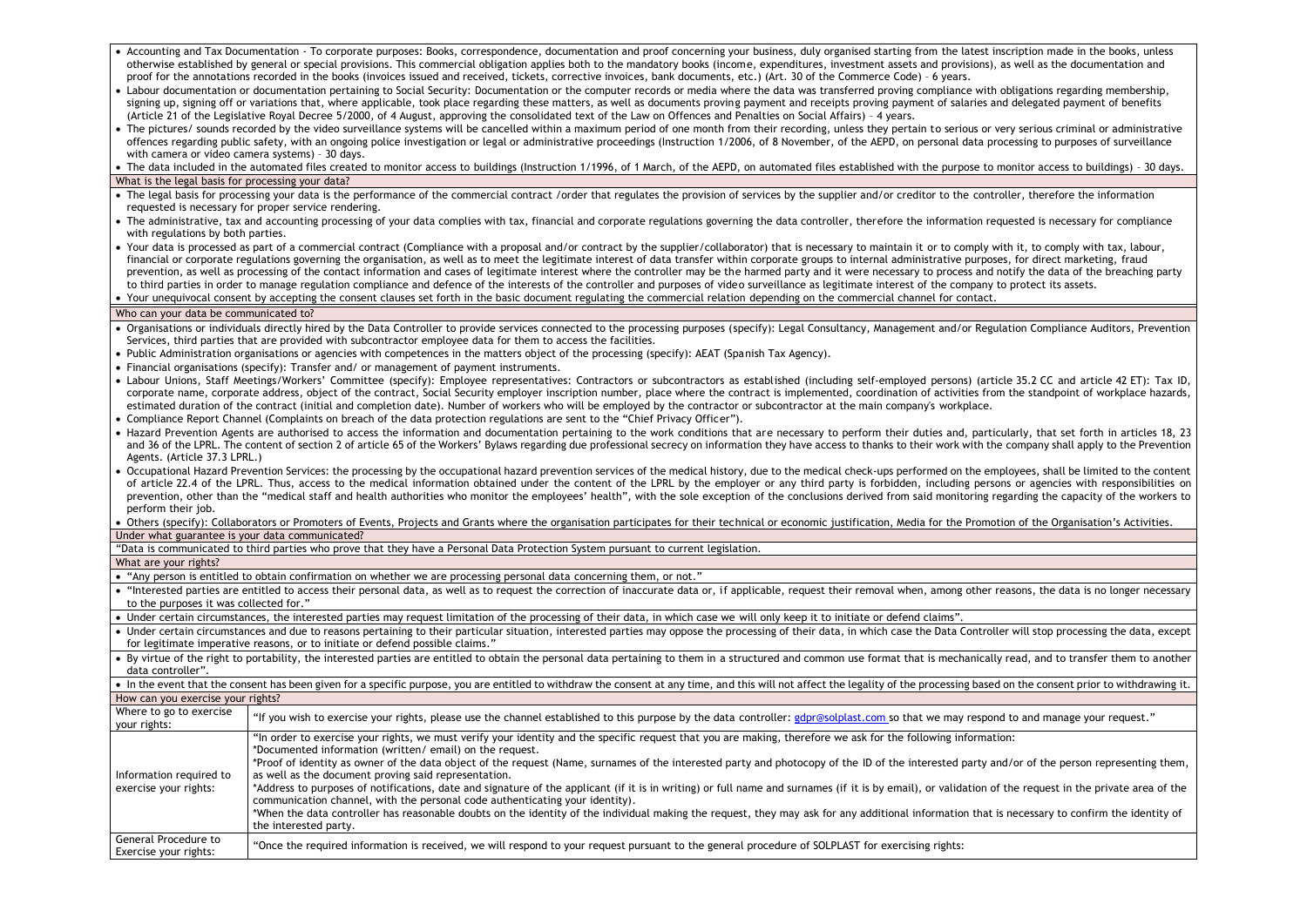\*The data controller will provide the interested party with information pertaining to their actions based on a request pursuant to articles 15 to 22 (Rights of the interested party) and, in any case, within one month from receipt of the request.

\*This period may be extended another two months, if necessary, taking into account the complexity and the number of requests.

\*The data controller shall inform the interested party of any of these extensions within one month from receipt of the request, stating the reasons for the delay.

\*When the interested party submits the request by electronic means, the information will be provided by electronic means when possible, unless the interested party asks that it be provided in another way.

\*If the data controller does not process the interested party's request, they will inform them without delay, and at the latest within one month from receipt of the request, of the reasons for their inaction and that they may submit a claim before a supervising authority and take legal action.

\*The information provided shall be free of charge, except for reasonable fees for administrative costs.

\*The data controller may refuse to act on the requests; however, they bear the burden of proving the manifestly unfounded or excessive nature of the request.

What are the methods for placing a claim?

If you believe that your rights were not duly taken care of, you are entitled to submit a claim before the competent data protection authority ([www.aepd.es](http://www.aepd.es/)).

How did we obtain your data?

• The interested party or their legal representative.

• Other Group Companies, as well as the organisation with which the controller has a contractual or service provision relation and to which end they must have the personal data of contact people for administrative and operational management in order to manage their access, addition to the intended project/service and/or verification of compliance with regulations under the responsibility of the organisation (e.g. data on workers who are going to perform the contracted works in terms of coordination of company activities associated with the prevention of occupational hazards).

#### What type of data do we process?

Trade data, of contact persons for the administrative and operational management associated with the performance of the contract/project and of workers who are going to perform the contracted works in terms of coordination of company activities associated with the prevention of occupational hazards; As consequence of the submission of CVs of the supplier's staff involved in the provision of the service/work, in order to prove technical solvency in tenders; In the event of staff who will perform the contracted works in terms of coordination of company activities associated with the prevention of occupational hazards (The data that may be derived from possible workplace incidents or accidents by subcontract workers would be contained in the "Occupational Hazard Prevention" processing); Licenses or certifications, in the case of workers who are going to perform the contracted works in terms of coordination of company activities associated with the prevention of occupational hazards; Professional details and employment details as consequence of the provision of CVs of the supplier's staff involved in the provision of the service/work, in order to prove technical solvency in tenders; Commercial information and certification data; Data on economic, financial and/or collection conditions; Goods and services provided by the affected party, Financial operations; Other type of data (specify); Name, surnames and Tax ID of the legal representative, contact information for people in the organisation involved with or related to the project object of the contract/order.

How is your personal data safely stored?

SOLPLAST takes all the steps required to keep your personal data private and safe. Only persons authorised by SOLPLAST, authorised third-party employees or authorised staff of our companies (who have the legal and contractual obligation to store all the information safely) have access to your personal data. All of the SOLPLAST staff who have access to your personal data is required to undertake to observe the SOLPLAST Privacy Policy and the data protection regulations, and all third-party employees who have access to your personal data must sign the confidentiality agreements under the terms established by current legislation. In addition, thirdparty companies who have access to your personal data are bound by contract to store your data safely. To ensure that your personal data is protected, SOLPLAST has an IT safety environment and takes the necessary measures to prevent non-authorised access.

SOLPLAST have formalised agreements to guarantee that we process your personal data correctly and pursuant to data protection regulations. These agreements contain the respective duties and responsibilities towards you, and they contemplate which entity is best positioned to fulfil your needs. These agreements between companies of the group do not affect your rights by virtue of the data protection law. Please contact us if you wish to obtain further information on these agreements.

#### CHANGES TO THE PRIVACY POLICY

SOLPLAST may modify this Privacy Policy, and if it makes any important changes, we will notify you through our Services, or by other means, to provide you with the chance to review the changes before they come into effect. If you disagree with any of the changes, you may exercise your rights pursuant to the above-mentioned procedure by sending an email t[o gdpr@solplast.com.](mailto:gdpr@solplast.com)

You state that the continuous use of our Services after publishing or sending a notification regarding our changes to this Privacy Policy means that the collection, use and shared use of your personal data are subject to the updated Privacy Policy.

# Video-surveillance:

| Who is responsible for processing your data? |                                                                                        |
|----------------------------------------------|----------------------------------------------------------------------------------------|
| Identity:                                    | SOLPLAST, S.A.                                                                         |
| Postal address:                              | . Francisco Jimeno Sola Polígono Industrial Saprelorca - 30817 Lorca (Murcia)<br>Avda. |
| Telephone:                                   | +34 968461311                                                                          |
| Email:                                       | gdpr@solplast.com                                                                      |
| $\cdots$                                     |                                                                                        |

Why do we process your personal data?

• Management of Accesses/Visits and Video Surveillance of the Facilities, as well as of safety and compliance with regulations, investigation of possible incidents or accidents, management of associated insurance and of warnings or penalties due to breach of safety regulations.

• Health and safety management (occupational hazard prevention and safety monitoring) and evaluation of compliance.

• Monitoring of working hours and/or presence or attendance and of performance.

• Management of Regulation Compliance (applicable regulations as well as mandatory internal regulations): Investigation, monitoring and audit of controls established to prevent crime with the possibility of establishing controls at the facilities access, information and document printing systems for all personal data that is under the responsibility of the organisation and therefore for all of the company's information systems, as well as controls pertaining to the use of the images recorded by the video surveillance systems to investigate accidents and/or incidents that may happen, as well as breaches of labour regulations, crimes or illegal conducts.

• Management of Accesses/Visits and Video Surveillance of the Facilities, as well as of safety and compliance with regulations, investigation of possible incidents or accidents, management of associated insurance and of warnings or penalties due to breach of safety regulations.

• Others (specify): investigation of possible workplace incidents or accidents, management of associated insurance, as well as investigation of incidents and confirmation of compliance with safety and personal data protection regulations established in the data protection systems and management systems for all personal data that is under the responsibility of the organisation and therefore for all of the company's information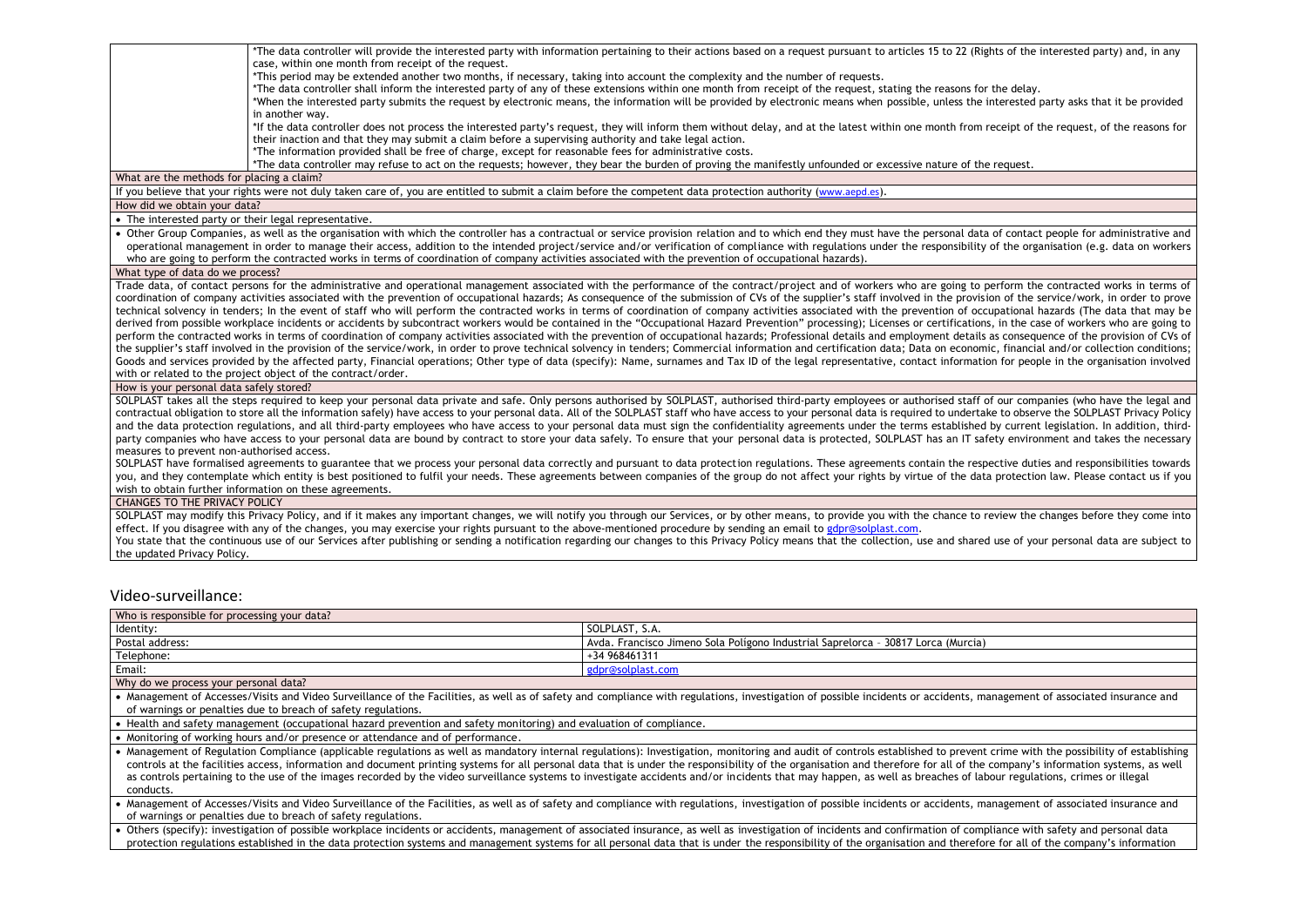systems, as well as controls pertaining to the use of the images recorded by the video surveillance systems to investigate accidents and/or incidents that may happen, as well as breaches of labour regulations, crimes or illegal conducts.

| or megat conducts.                                |                                                                                                                                                                                                                                                                                                                                                                                                                                                                                                                                                                                                                                                                                                                                                                                                                                                                                                                            |
|---------------------------------------------------|----------------------------------------------------------------------------------------------------------------------------------------------------------------------------------------------------------------------------------------------------------------------------------------------------------------------------------------------------------------------------------------------------------------------------------------------------------------------------------------------------------------------------------------------------------------------------------------------------------------------------------------------------------------------------------------------------------------------------------------------------------------------------------------------------------------------------------------------------------------------------------------------------------------------------|
| How long do we keep your data?                    |                                                                                                                                                                                                                                                                                                                                                                                                                                                                                                                                                                                                                                                                                                                                                                                                                                                                                                                            |
|                                                   | • The pictures/ sounds recorded by the video surveillance systems will be cancelled within a maximum period of one month from their recording, unless they pertain to serious or very serious criminal or administrative<br>offences regarding public safety, with an ongoing police investigation or legal or administrative proceedings (Instruction 1/2006, of 8 November, of the AEPD, on personal data processing to purposes of surveillance                                                                                                                                                                                                                                                                                                                                                                                                                                                                         |
| with camera or video camera systems) - 30 days.   |                                                                                                                                                                                                                                                                                                                                                                                                                                                                                                                                                                                                                                                                                                                                                                                                                                                                                                                            |
|                                                   | • The data included in the automated files created to monitor access to buildings (Instruction 1/1996, of 1 March, of the AEPD, on automated files established with the purpose to monitor access to buildings) - 30 days.                                                                                                                                                                                                                                                                                                                                                                                                                                                                                                                                                                                                                                                                                                 |
| What is the legal basis for processing your data? |                                                                                                                                                                                                                                                                                                                                                                                                                                                                                                                                                                                                                                                                                                                                                                                                                                                                                                                            |
|                                                   | • The legal basis for processing your data is to meet a legitimate interest of the Controller:                                                                                                                                                                                                                                                                                                                                                                                                                                                                                                                                                                                                                                                                                                                                                                                                                             |
| defence of the interest of the data controller.   | • Safety and cases of legitimate interest where the controller may be the injured party and it were necessary to process and notify the data of the breaching party to third parties, to ensure observance of regulations and                                                                                                                                                                                                                                                                                                                                                                                                                                                                                                                                                                                                                                                                                              |
|                                                   | • Article 20.3 and 4 of Royal Legislative Decree 1/1995 of 24 March, approving the Consolidated Text of the Workers Bylaws Act ("ET"); The employer may take all the measures they deem best for surveillance and<br>monitoring to verify that the worker fulfils their job obligations and duties, maintaining due consideration for human dignity and taking into account the actual capability of disabled workers, if any.                                                                                                                                                                                                                                                                                                                                                                                                                                                                                             |
|                                                   | • The employer may verify the worker's illness or accident condition that they allege to justify their missing work, by means of a doctor check-up. The worker's refusal to submit to this check-up may lead to suspension<br>of the economic rights that the employer may be bound to pay under these situations.                                                                                                                                                                                                                                                                                                                                                                                                                                                                                                                                                                                                         |
|                                                   | • (*) Ruling by the Constitutional Court 39/2016, of 3 March (LAW 218/2016), reasoning that this authority to monitor is authorised by article 20.3 of the ET, which expressly authorises the employer to adopt surveillance<br>and monitoring measures to verify that workers fulfil their job obligations. This general authority to monitor established by law allows employers to monitor workers' compliance with their professional duties, and the<br>consent by these workers to this effect is implicit in the formalisation of the work contract. The legitimacy of this purpose is fulfilled with the existence of several signs posted throughout the organisation facilities t<br>advise of the presence of cameras and recording of images and with clear information, if possible in writing, informing that they will be recorded, with the sole purpose to monitor fulfilment of job duties and that they |
|                                                   | may be penalised pursuant to the images recorded in the event of proven non-fulfilment. Likewise, STS 77/2017 of 31 January 2017.                                                                                                                                                                                                                                                                                                                                                                                                                                                                                                                                                                                                                                                                                                                                                                                          |
|                                                   | AEPD guide to video surveillance: Article 20.3 of the Workers' Bylaw allows the employer to take all the measures they deem best for surveillance and monitoring to verify that the worker fulfils their job obligations<br>and duties, maintaining due consideration for human dignity and taking into account the actual capability of disabled workers, if any. These measures may include, among others, the recording and/or processing of<br>images without consent However, these practises are fully subject to the Data Protection Act and to Instruction 1/2006 and they must meet specific requirements.                                                                                                                                                                                                                                                                                                        |
|                                                   |                                                                                                                                                                                                                                                                                                                                                                                                                                                                                                                                                                                                                                                                                                                                                                                                                                                                                                                            |
| Who can your data be communicated to?             |                                                                                                                                                                                                                                                                                                                                                                                                                                                                                                                                                                                                                                                                                                                                                                                                                                                                                                                            |
|                                                   | . Organisations or individuals directly hired by the Data Processor to provide services connected to the processing purposes (specify): Security company hired.                                                                                                                                                                                                                                                                                                                                                                                                                                                                                                                                                                                                                                                                                                                                                            |
|                                                   | • Insurance Companies (specify): In the event of an incident or accident they are provided to insurance companies to investigate the incident in order to establish the scope and coverage of the insurance premium                                                                                                                                                                                                                                                                                                                                                                                                                                                                                                                                                                                                                                                                                                        |
| subscribed by the data controller.                |                                                                                                                                                                                                                                                                                                                                                                                                                                                                                                                                                                                                                                                                                                                                                                                                                                                                                                                            |
|                                                   | • Law Enforcement and Safety Agencies (specify): To the extent required, a proven right to access within the investigation of a breach of regulations.                                                                                                                                                                                                                                                                                                                                                                                                                                                                                                                                                                                                                                                                                                                                                                     |
|                                                   | • Compliance Report Channel (Complaints on breach of the data protection regulations are sent to the "Chief Privacy Officer").                                                                                                                                                                                                                                                                                                                                                                                                                                                                                                                                                                                                                                                                                                                                                                                             |
| Under what guarantee is your data communicated?   |                                                                                                                                                                                                                                                                                                                                                                                                                                                                                                                                                                                                                                                                                                                                                                                                                                                                                                                            |
|                                                   | "Data is communicated to third parties who prove that they have a Personal Data Protection System pursuant to current legislation.                                                                                                                                                                                                                                                                                                                                                                                                                                                                                                                                                                                                                                                                                                                                                                                         |
| What are your rights?                             |                                                                                                                                                                                                                                                                                                                                                                                                                                                                                                                                                                                                                                                                                                                                                                                                                                                                                                                            |
|                                                   | • Any person is entitled to obtain confirmation on whether we are processing personal data concerning them, or not, although the exercise of the right involves unique characteristics: An updated image is required to be<br>submitted as complementary documentation, that will enable the controller to verify and prove the presence of the affected party in the records.                                                                                                                                                                                                                                                                                                                                                                                                                                                                                                                                             |
|                                                   | • The interested parties have the right to access their personal data, as well as, if applicable, to request their removal when, among other reasons, the data is no longer necessary for the purposes for which it was collec                                                                                                                                                                                                                                                                                                                                                                                                                                                                                                                                                                                                                                                                                             |
| content that is impossible to implement.          | • It is not possible to exercise the right to correction in the case of video surveillance processing, because given the nature of the data -images taken from the reality that show an objective fact-, this would be a right                                                                                                                                                                                                                                                                                                                                                                                                                                                                                                                                                                                                                                                                                             |
|                                                   | • Under certain circumstances and due to reasons pertaining to their particular situation, the interested parties may oppose the processing of their data, in which case the Data Controller will stop processing the data,<br>except for legitimate imperative reasons, or to initiate or defend possible claims. Thus, regarding video surveillance images, exercising the right of opposition entails huge difficulties. If it is interpreted as the impos<br>of recording images of a specific subject within the video surveillance installations linked to private security purposes, it would not be possible to satisfy it insofar as protection of safety would prevail.                                                                                                                                                                                                                                          |
| data controller".                                 | • By virtue of the right to portability, the interested parties are entitled to obtain the personal data pertaining to them in a structured and common use format that is mechanically read, and to transfer them to another                                                                                                                                                                                                                                                                                                                                                                                                                                                                                                                                                                                                                                                                                               |
|                                                   | • In the event that the consent has been given for a specific purpose, you are entitled to withdraw the consent at any time, and this will not affect the legality of the processing based on the consent prior to withdrawing                                                                                                                                                                                                                                                                                                                                                                                                                                                                                                                                                                                                                                                                                             |
| How can you exercise your rights?                 |                                                                                                                                                                                                                                                                                                                                                                                                                                                                                                                                                                                                                                                                                                                                                                                                                                                                                                                            |
| Where to go to exercise your<br>rights:           | "If you wish to exercise your rights, please use the channel established to this purpose by the data controller: gdpr@solplast.com so that we may respond to and manage your request."                                                                                                                                                                                                                                                                                                                                                                                                                                                                                                                                                                                                                                                                                                                                     |
|                                                   | "In order to exercise your rights, we must verify your identity and the specific request that you are making, therefore we ask for the following information:<br>*Documented information (written/email) on the request.                                                                                                                                                                                                                                                                                                                                                                                                                                                                                                                                                                                                                                                                                                   |
| Information required to<br>exercise your rights:  | *Proof of identity as owner of the data object of the request (Name, surnames of the interested party and photocopy of the ID of the interested party and/or of the person representing<br>them, as well as the document proving said representation. Likewise, in the case of video surveillance, an updated image that allows the data controller to verify and contrast the<br>presence of the affected party in its records is required to be submitted as complementary documentation".                                                                                                                                                                                                                                                                                                                                                                                                                               |
|                                                   | *Address to purposes of notifications, date and signature of the requesting party (in the case of a letter) or full name and surnames (in the case of an email), or validation of the request in<br>a private area of the communication channel with a personal code to authenticate their identity).<br>*When the data controller has reasonable doubts on the identity of the individual making the request, they may ask for any additional information that is necessary to confirm the identity                                                                                                                                                                                                                                                                                                                                                                                                                       |
|                                                   | of the interested party.                                                                                                                                                                                                                                                                                                                                                                                                                                                                                                                                                                                                                                                                                                                                                                                                                                                                                                   |
|                                                   | "Once the required information is received, we will respond to your request pursuant to the general procedure of SOLPLAST for exercising rights:<br>*The data controller will provide the interested party with information pertaining to their actions based on a request pursuant to articles 15 to 22 (Rights of the interested party) and, in<br>any case, within one month from receipt of the request.                                                                                                                                                                                                                                                                                                                                                                                                                                                                                                               |
| General Procedure to<br>Exercise your rights:     | *This period may be extended another two months, if necessary, taking into account the complexity and the number of requests.<br>*The data controller shall inform the interested party of any of these extensions within one month from receipt of the request, stating the reasons for the delay.                                                                                                                                                                                                                                                                                                                                                                                                                                                                                                                                                                                                                        |

\*When the interested party submits the request by electronic means, the information will be provided by electronic means when possible, unless the interested party asks that it be

provided in another way.